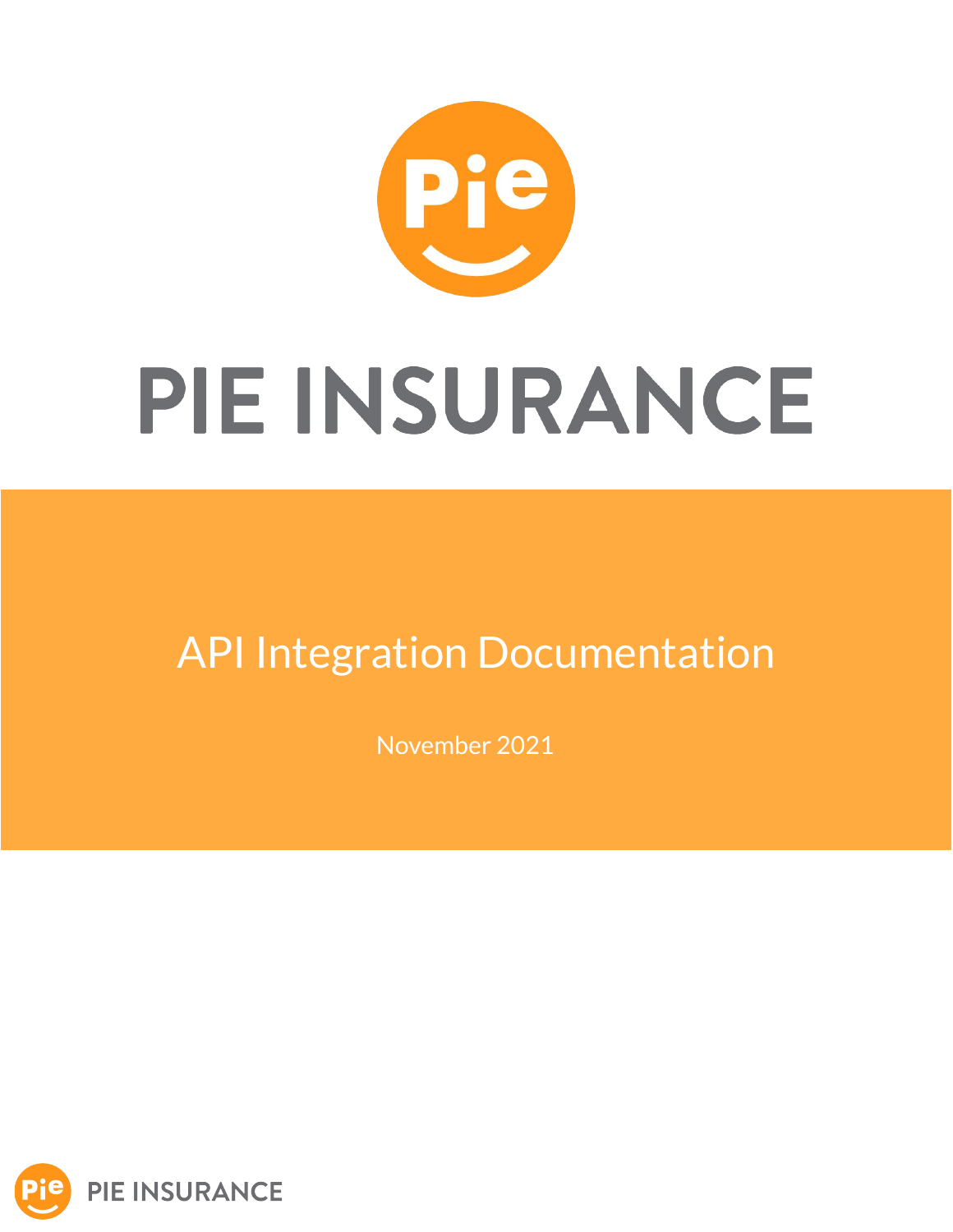#### Overview

At Pie, our goal is to make workers' comp insurance easy for our partners and their small business clients.

By integrating with our API, you can:

- Check our appetite for coverage
- Get a price indication
- Request a quote on behalf of your client
- Upload documents with your submission for Pie's underwriting review
- Retrieve bindable quotes in PDF format to share with your client

You can call our RESTful individual endpoints (using JSON) to perform the following actions:

- GET retrieve specific information, which may include arrays and sets of data and information
- POST create/add a new API element

Our [Swagger site](https://api.post-prod.pieinsurance.com/api/docs) provides full documentation on supported input objects, values, requirements, and formats. This document covers details on integrating and testing with our API, and provides details around each endpoint.

During your development and testing, we will provide you with credentials specific to the Pie staging environment.

When you are ready to launch, Pie will require a certification of your application. Upon completion of the certification process, we will supply credentials for the Pie production environment.

We recommend using [Postman](https://www.postman.com/downloads/) for testing our API in the staging environment. We will work with you to validate tests you submit in our staging environment to certify your application for use in our production environment.

If you have any questions or issues, please contact your Pie representative. We have dedicated staff here to support your integration and are happy to work with you to answer any questions.

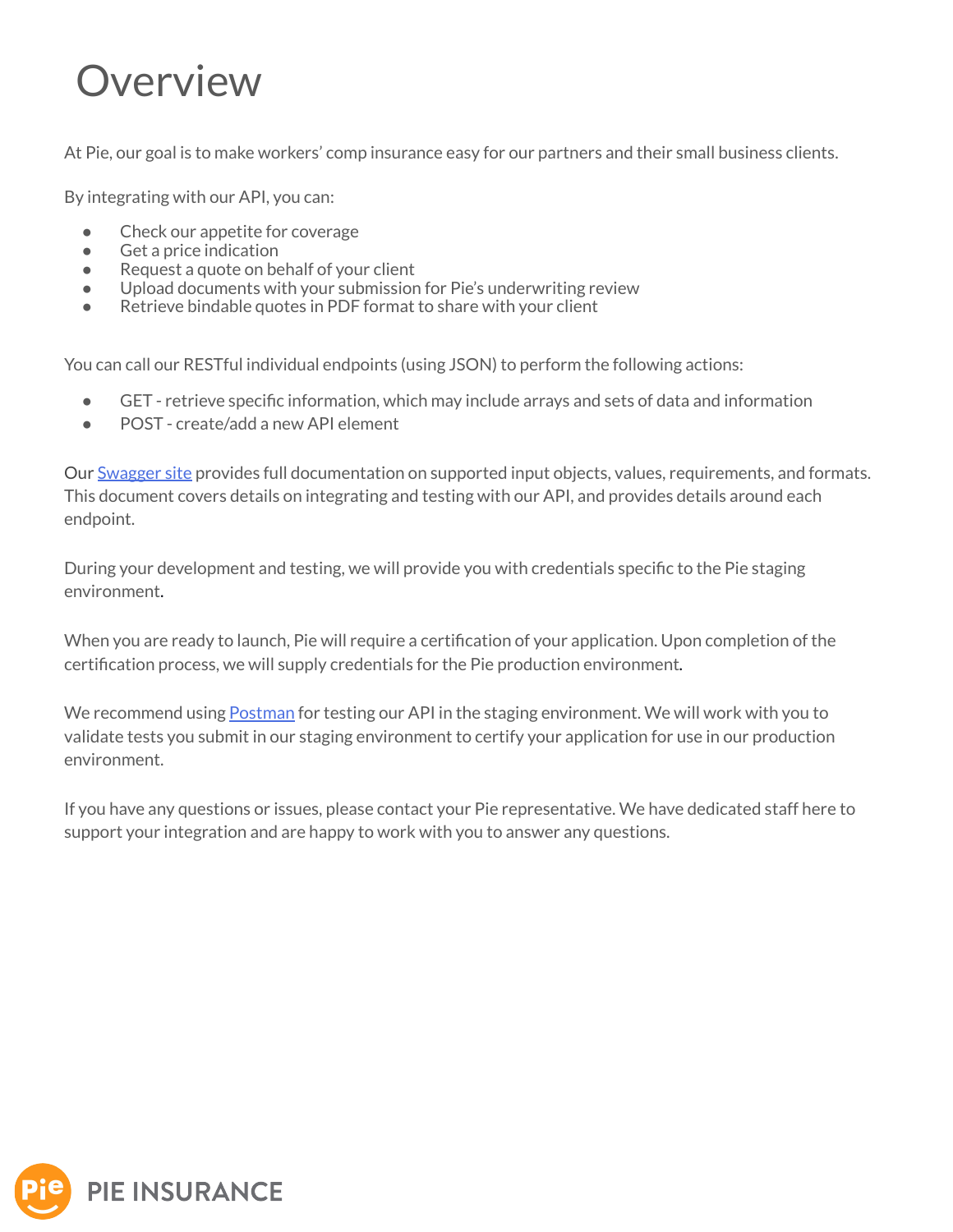# Endpoints

We have a variety of endpoints you can use in the way that best matches your user application and experience.

| Endpoint                | <b>Action</b> | <b>Description</b>                                                                                                                                                                                     |
|-------------------------|---------------|--------------------------------------------------------------------------------------------------------------------------------------------------------------------------------------------------------|
| Token                   | <b>POST</b>   | Accepts credentials and returns the JWT authentication<br>token.                                                                                                                                       |
| Class Code Search       | <b>POST</b>   | Returns possible matching class codes based on a state<br>and description provided                                                                                                                     |
| Appetite                | <b>POST</b>   | Returns class codes for which Pie has an appetite to write<br>based on state (or ZIP) provided                                                                                                         |
| <b>Price Indication</b> | <b>POST</b>   | Returns a price indication based on a minimal set of<br>customer data points                                                                                                                           |
| Eligibility             | <b>POST</b>   | Returns eligibility questions based on class code and state<br>provided. The set of questions and responses can be sent<br>in the quote endpoint for the most accurate price and<br>status indication. |
| Quotes                  | <b>POST</b>   | Accepts critical data points needed to return a status and<br>quote if applicable. In addition, accepts optional data<br>points that can be used later in bind or policy issue.                        |
| <b>Quote Document</b>   | <b>POST</b>   | Allows the ability to append files to a specific quote (based<br>on QuotelD)                                                                                                                           |
| Quote PDF               | <b>GET</b>    | Accepts a quote id and returns a PDF for <b>bindable</b> quotes                                                                                                                                        |

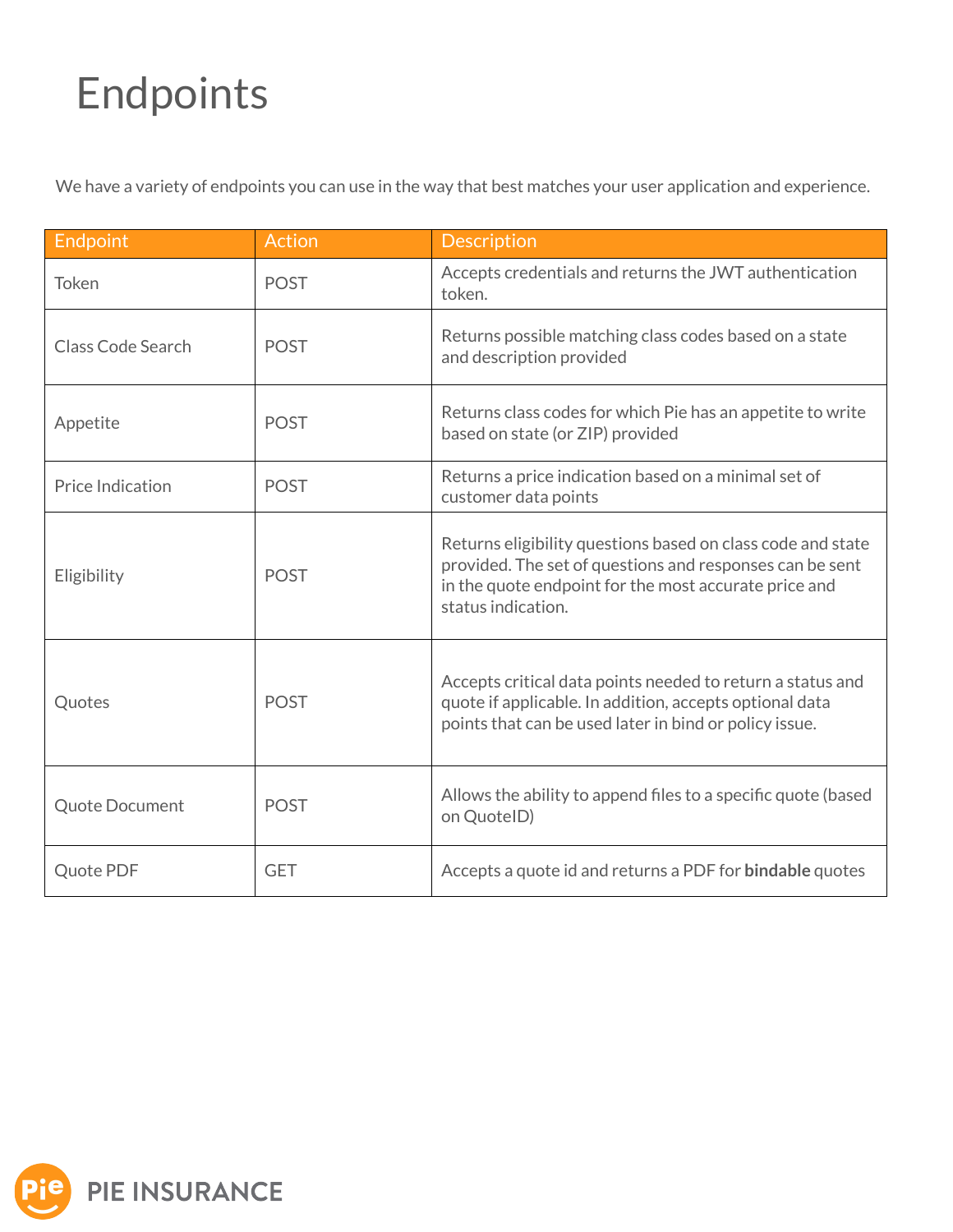# **Workflow**

Based on the available endpoints, you can configure the workflow in the way that best matches your user application and experience.

First, verify that the Pie Quote API is available by attempting to get a token.

Your application can capture a search term from your end user, and call the **Class Code Search** endpoint to find matching class codes. In addition, **Class Code Search** can attempt to infer a class code from the business name, which can be useful if your application already has a name (e.g., ABC Plumbing will return plumbing related class codes for the applicable state as possible matches).

Your application can call the **Appetite** endpoint to determine which class codes and states Pie supports early in your workflow. You can use this endpoint improve your user experience by avoiding requesting a Quote from Pie where we have no appetite.

If you would like to provide your user with the ability to get a preliminary price before deciding to move forward with filling out a full quote, you can collect a minimal set of data points and submit a request to the **Price Indication** endpoint.

Prior to calling the Quote endpoint, your application should call the **Eligibility** endpoint to retrieve questions required in the quote response. The questions are grouped into a class code/state combination.

Once the required information is collected from the end-user, your application can create a request for the **Quote** endpoint. It's important to supply accurate and complete information to ensure the most accurate response. The Quote endpoint will supply a response (more on responses below), including an identifier for the quote, which you can then use to pass supporting documentation (e.g., ACORD 130 forms) to the **Quote Document** endpoint.

Note: Pie's underwriting team does not require supporting documentation to review referred submissions, however providing supporting documentation can speed up the underwriting decisioning process and is strongly recommended.

If your **Quote request** returns a status of **Quotable**, your application can retrieve a PDF via the **Quote PDF** endpoint using the quote id from the **Quote** response.

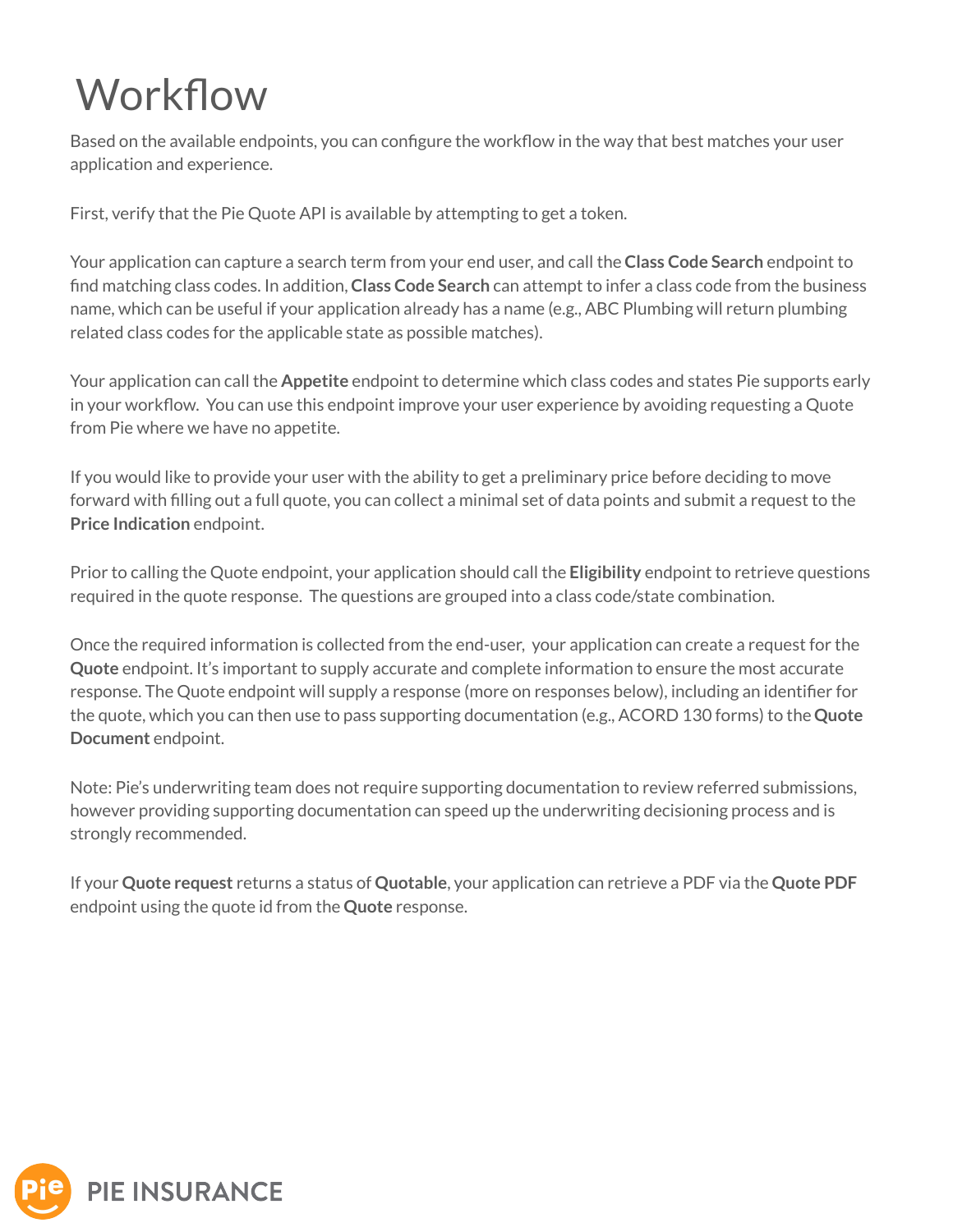### Workflow cont'd.



Critical **Endpoint** Optional<br>Endpoin **Response Flow kick-out** 

**PIE INSURANCE**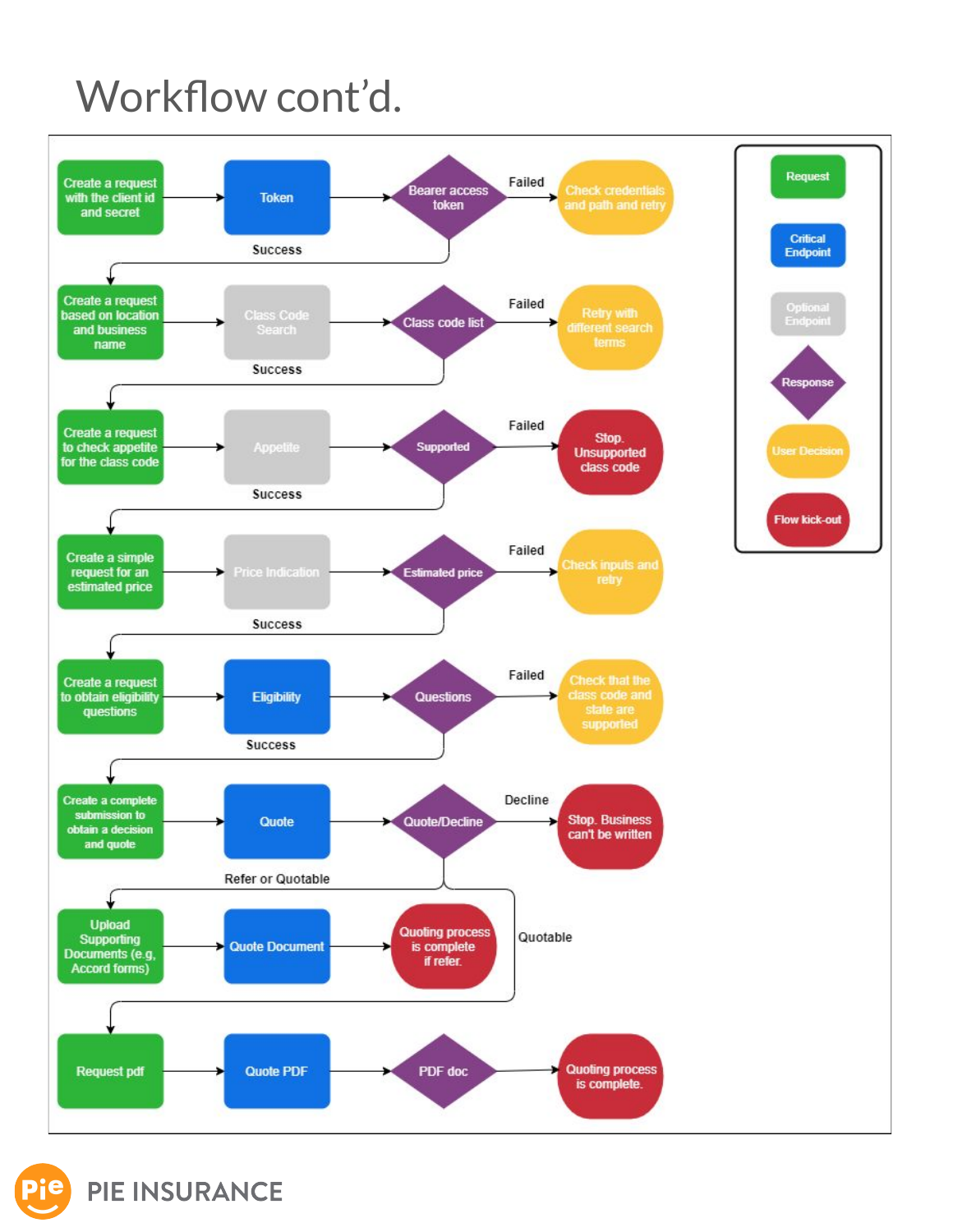# Authentication

Current and new clients of Pie's external API can be set up with one or more API keys for obtaining actual credentials. Self-service API keys are not enabled yet, so please contact your TAM at API@piesinurance.com for help getting your first API Key and associated Agency code.

When testing through **Postman**, the request should be made with [API Key](https://learning.postman.com/docs/sending-requests/authorization/#api-key) in Base64 encoding. This can be converted by putting your Pie provided API Key into [this](https://www.base64encode.org/) tool. In Postman, create your Post request and follow the steps below. The JWT token (**id\_token**) is passed via the response body (in blue in the above screenshot). The **id\_token** is then used in subsequent API calls as a [Bearer token](https://learning.postman.com/docs/sending-requests/authorization/#bearer-token) and can be inherited from the parent post. Pie will also provide an Agency Code that is assigned upon creation of your API Key. It will be input in the AgencyCode Header.

To login with an API Key:

**PIE INSURANCE** 

- 1. HTTP POST<https://api.pieinsurance.com/oauth2/token>
	- a. Authorization Header: "Basic <API-Key in Base 64 encoding>"
	- b. AgencyCode Header: <Your Agency Code>
	- c. The response will include a json payload containing the Id JWT.

3. Use the Id JWT in the Authorization header as a bearer credential for subsequent API calls, putting your agency code in the Parameters field.

If your API Key is compromised, contact your TAM (or API@pieinsurance.com) at Pie to have it revoked and you will be issued a new one. In the near future you will be able to revoke the token yourself and re-provision a new one.

|                                                        | https://api-stg.pleinsurance.com/oauth2/token                                                                                                                                                                                                                                                                                                      | Send<br>Save                                                   |
|--------------------------------------------------------|----------------------------------------------------------------------------------------------------------------------------------------------------------------------------------------------------------------------------------------------------------------------------------------------------------------------------------------------------|----------------------------------------------------------------|
| Authorization ·<br>Headers (9)<br><b>Planams</b>       | Pre-request Script:<br>Tests.<br>Settings<br>Body                                                                                                                                                                                                                                                                                                  | Cookies Code                                                   |
| Headers<br>49 Hide auto-generated headers.             |                                                                                                                                                                                                                                                                                                                                                    |                                                                |
| <b>NEY</b>                                             | WALLINE                                                                                                                                                                                                                                                                                                                                            | ere Bulk Edit Frederik w                                       |
| Authorization                                          | Basic N3RwMDkxdjhhcjd0bmUxbDhpZ25lajBsNrrik0MM1zOGMxdHLlyMHVrOHBkdms5bDA0afNwYmVucjR0OTFhCffhjcmI4ZDhnbWc2YzNxOG10Nwm=                                                                                                                                                                                                                             |                                                                |
| Cache-Control (3)                                      | no-cache.                                                                                                                                                                                                                                                                                                                                          |                                                                |
| Fostman-Token                                          | <calculated is="" request="" sent="" when=""></calculated>                                                                                                                                                                                                                                                                                         |                                                                |
| Comerc-Length<br>ø                                     | o                                                                                                                                                                                                                                                                                                                                                  |                                                                |
| и<br>Host (ii)                                         | <calculated is="" request="" sent="" when=""></calculated>                                                                                                                                                                                                                                                                                         |                                                                |
| User-Agent                                             | PostmanRuntime/7.26.1                                                                                                                                                                                                                                                                                                                              |                                                                |
| Accept (I)                                             | 4/4                                                                                                                                                                                                                                                                                                                                                |                                                                |
| Accept-Encoding (2)<br>ø                               | gzip, deflate. br                                                                                                                                                                                                                                                                                                                                  |                                                                |
| Connection: 0                                          | keep alive                                                                                                                                                                                                                                                                                                                                         |                                                                |
| Kay                                                    | Value                                                                                                                                                                                                                                                                                                                                              |                                                                |
| <b>Test Results</b><br>Hody.<br>Cookies Headers (B)    |                                                                                                                                                                                                                                                                                                                                                    | San Sanus: 200 CHC Time: 1302 ms Size: 1.79 KB Save Response + |
| Visualize<br><b>Pretty</b><br><b>R266</b><br>Prizulate | pow +<br>毒                                                                                                                                                                                                                                                                                                                                         | ÷<br>Q                                                         |
|                                                        |                                                                                                                                                                                                                                                                                                                                                    |                                                                |
|                                                        | "id_token": "cyJraWbiDiJ6dlprN3dvRHBRUEhNNdVT1wvTkRrNDlkYwtZRGRFNJlrcUhpMVRCbTRSMD8iLCJhbGcGDiJSUzI1NiJ9,                                                                                                                                                                                                                                          |                                                                |
| LCJ1dXNBb2BEbG                                         |                                                                                                                                                                                                                                                                                                                                                    | uV29tXC91cy13ZXN8                                              |
| LTJ fIMF 6NrNydE<br>ZWSTbnFtZSI6IA                     | <b>BEARER TOKEN</b>                                                                                                                                                                                                                                                                                                                                | u2Nowb02pTiwi2212<br>kTjoiR3RWMDkxdjhh                         |
|                                                        |                                                                                                                                                                                                                                                                                                                                                    | vhiBHcmWlcCIsImF1                                              |
| cjd0bmlkb0hpZ2                                         | dGNfdG1t2SI6MTuswurspregweukszenes.plumi.nam.ju.awgzu.upwww.exocresszara.com.me.com.exoc.cress.asam.me.com/szeni/szeni/szeni/szeni/argweukszeni/www.examw.com/voi.gev.tomgas.urupm26C16InN0YNdgbncf                                                                                                                                                |                                                                |
|                                                        |                                                                                                                                                                                                                                                                                                                                                    |                                                                |
| aG9ydG9uX2FwaWksaWVudE8waWVpbrN1cmFuY20uY29tIn0.       |                                                                                                                                                                                                                                                                                                                                                    |                                                                |
|                                                        | ekiRPfafnt61LMeSpENHenbAtNQBSCWsFaeEf89L18WWP-qX50Q7VQdLbu3ze22vbXrgE2Jq9tP_siZx0JJqfW6z7qjepqBSTuMsZJEtck4sKVe3rzzDkQJDjLZcaUBsRKSicOwIBW0cfJNknHK51-U2uCqeWYXj8xDJSZP5<br>hTqytxcD150D-INBgBcjDfanz4agnteoHGjRUE7GWT6qVyWYGnSyWDLQDKZ8s4Th615BjJZjel2VEMxjzw-8Benu0vwJvg8DGYgDGjVFn7L9p1BwACv2egVTs5Bo6WrBAd3rlzKzgha1nBh6CrvRPTa9yAA_xgSz1jD4QL |                                                                |
| DO:01A",                                               |                                                                                                                                                                                                                                                                                                                                                    |                                                                |
| "expires in": 3600,<br>3                               |                                                                                                                                                                                                                                                                                                                                                    |                                                                |
| $\boldsymbol{4}$<br>"token type": "Bearer"<br>5        |                                                                                                                                                                                                                                                                                                                                                    |                                                                |

#### *Postman Authentication Example*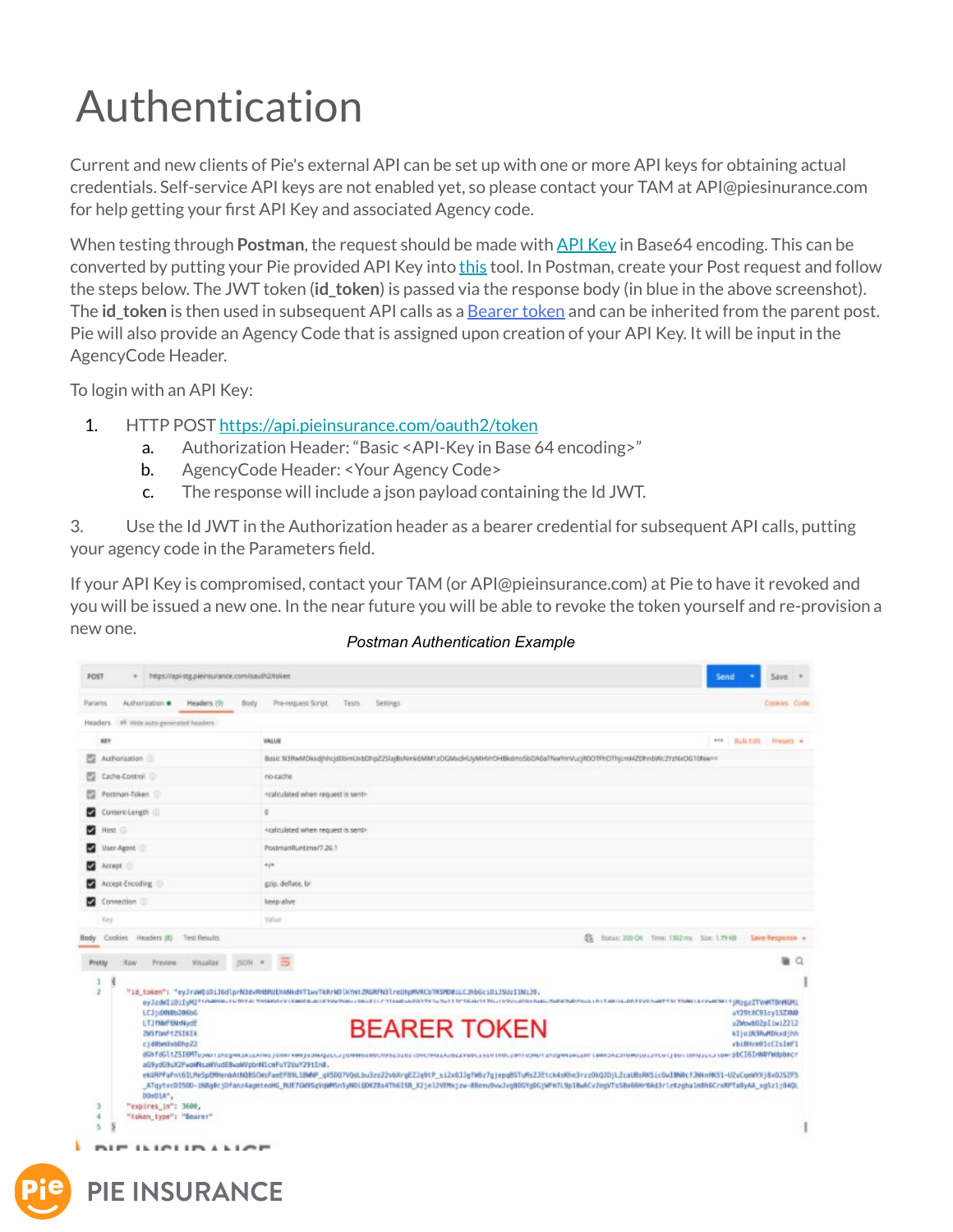### Responses

Conventional HTTP response codes are used to indicate the success or failure of an API request. In general, codes in the 2xx range indicate success. Codes in the 4xx range indicate an error that failed given the information provided (e.g., a required parameter was omitted, etc.). Codes in the 5xx range indicate a server error.

| 200 | Successful request                                                         |
|-----|----------------------------------------------------------------------------|
| 201 | Created (Quote endpoint)                                                   |
| 202 | Accepted (QuoteDocument endpoint)                                          |
| 400 | Bad Request – Please refer to the "errors" field in the response           |
| 401 | Unauthorized - Confirm your bearer token                                   |
| 415 | Unsupported Media Type - Confirm your input data was valid and well-formed |
| 500 | Server Error - Intermittent issue (or a corner case we missed)             |
| 502 | Bad Gateway - Intermittent issue, likely a code deployment                 |
|     |                                                                            |

(This information is also documented on the [Pie Swagger page](https://api.post-prod.pieinsurance.com/api/docs).)

*Our goal is to return clear validation messages for ease of development with our API. If you encounter any unexpected errors during your development process, please let us know so that we can continue to improve our API experience.*

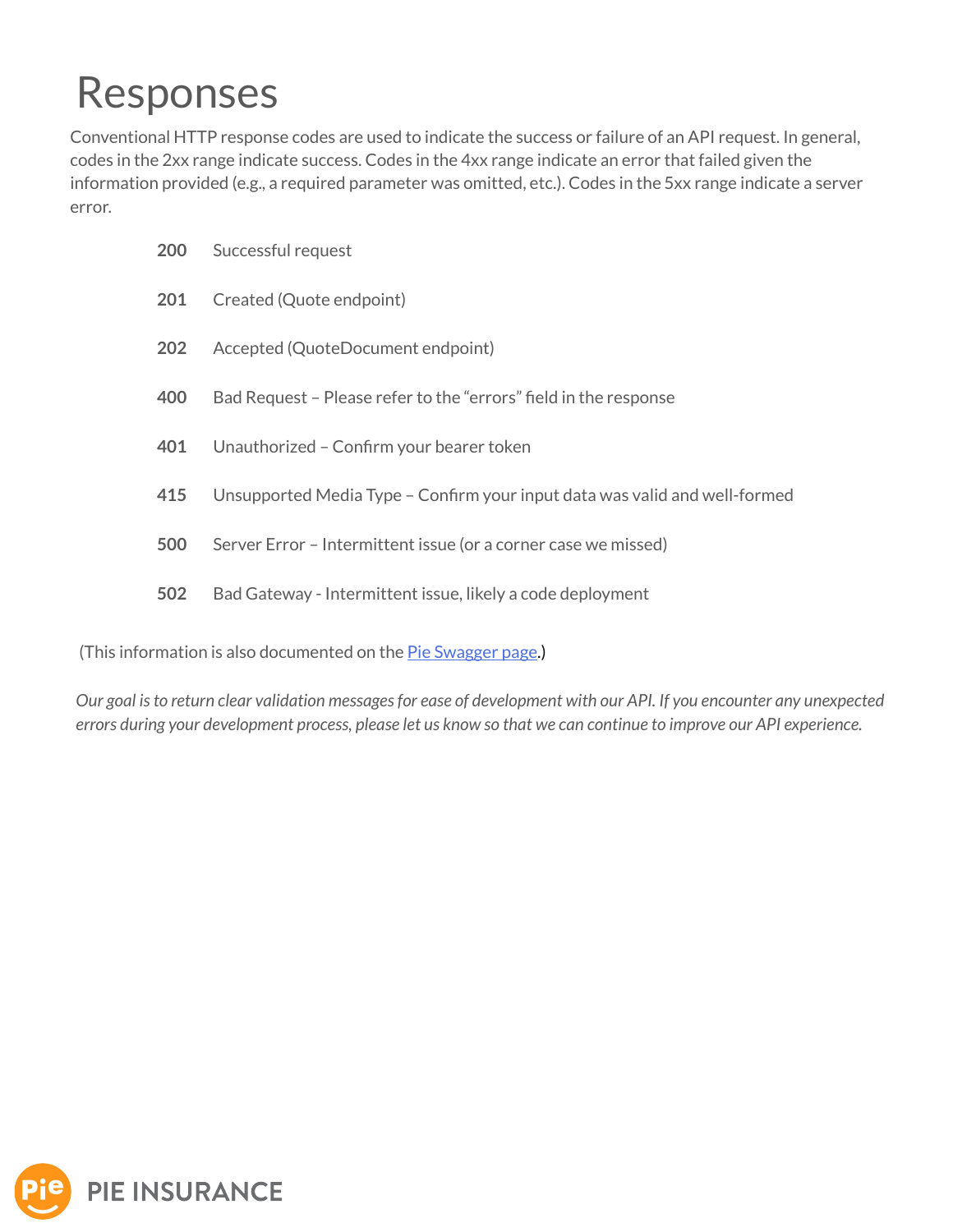# Detailed Responses - Quote endpoint

Valid requests to the **Quote** endpoint will generate a response with HTTP status code 201 for bindable or referred quotes, as indicated by the "bindStatus" field on the response. For bindable quotes, the response includes pricing, payment schedules, and a breakdown by class code. For referred quotes, the response indicates the refer reason.

**201** This value is the response to a well-formed request that Pie will potentially underwrite.

- **bindStatus : quotable:**
- **• bindStatus : refer**: Indicates that Pie's underwriting team will review the submission. As stated above, it is critical that supporting documentation (e.g., the ACORD 130) is supplied via the **Quote Document** endpoint.
- **referReasons**: In cases where **bindStatus is refer,** one or more reasons are included in the response. Refer reasons, at present, include:
	- Submitted payroll is below class code threshold.
	- Submitted loss history is below class code threshold.
	- Submitted governing class code requires review.
	- Estimated premium is above threshold.
	- Estimated schedule mod is above threshold.
	- Submitted experience modifier is too low.
	- Submitted loss history is below class code hazard group threshold.
	- Your partner account is set to refer.
	- General eligibility responses require review.
	- Industry eligibility responses require review.
	- No current coverage requires review.

Valid requests to the **Quote** endpoint will generate a response with HTTP status code 200 for declined quotes, as indicated by the "bindStatus" field on the response. Additional details can be found in the "declineReasons" field.

**200** This value is the response to a well-formed request that Pie cannot presently underwrite.

- **• bindStatus : declined**: Indicates that the submission as received cannot be covered by Pie at present.
- **declineReasons**: In cases where **bindStatus is declined**, one or more reasons are included in the response.
	- Pie does not currently offer coverage in state {0}.
	- Pie does not currently offer coverage for class code {0}.
	- Pie does not currently offer coverage for class code {0}.
	- $\circ$  The experience mod provided exceeds the maximum amount that Pie is currently able to write.
	- Not enough years of prior continuous workers compensation coverage.
	- Payroll and loss history does not meet the minimum requirements for this class.
	- $\circ$  Policy premium exceeds the maximum amount that Pie is currently writing.
	- Pie is unable to sufficiently price this account to cover the exposures presented by this risk.
	- Does not meet general eligibility standards.
	- Does not meet industry eligibility standards.
	- $\circ$  The submitted total payroll is less than the minimum (\$1,000).
	- State in address must match address in parent submission object.

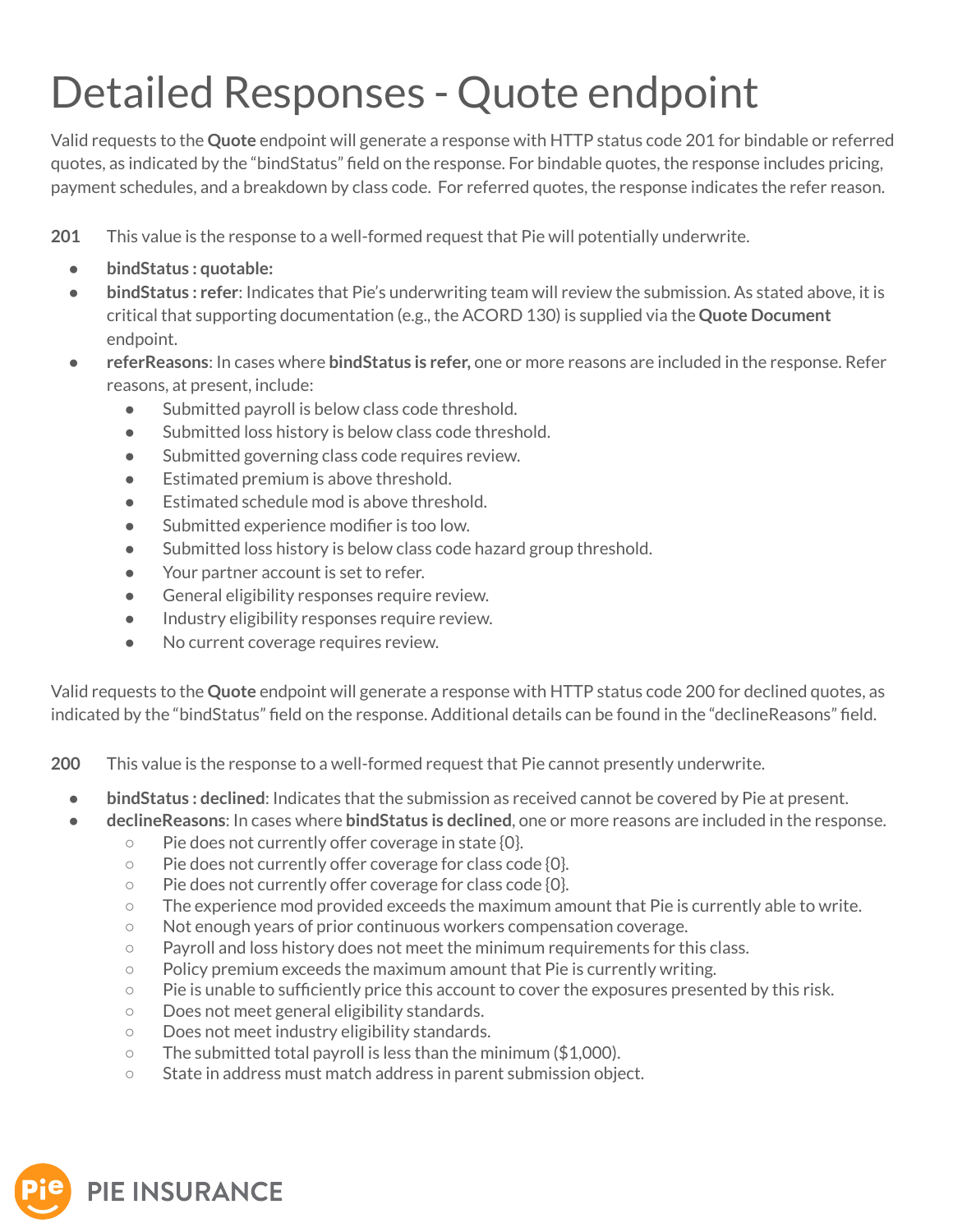# Manual API Testing with Swagger

Navigate to the [Pie Swagger page,](https://api.post-prod.pieinsurance.com/api/docs) click on **Post/Quotes** section, then click **Try it out**.

| <b>Quotes</b>     |         | $\checkmark$ |
|-------------------|---------|--------------|
| <b>POST</b>       | /Quotes |              |
| <b>Parameters</b> |         | Try it out   |

Enter the access\_token from the Postman response in the Bearer Authorization box with the word Bearer in front of it (see example below).

| <b>Authorization * required</b> | <b>Bearer Authorization</b>              |  |
|---------------------------------|------------------------------------------|--|
| string<br>(header)              | Bearer eyJhbGciOiJSUzI1NilsInR5cCl6lkpX\ |  |
|                                 | <b>Execute</b>                           |  |

You can now click **Execute** to submit the sample request and obtain a response from the Quote API. From here, you can edit the sample or write/paste in your test query.

Swagger details the models used for input, the acceptable input options, and the universe of response errors. This detail will be useful in troubleshooting with state-specific settings and options.

After generating a test response, use the ID from the response to test the QuoteDocument endpoint. Click the **QuoteDocument** section on Swagger, then **Try it out.** Enter the quoteID and Bearer Token, then upload a document. A successful request will generate a response consisting of a 202 and a quote URL.

| <b>Parameters</b>                              |                                      | Cancel |
|------------------------------------------------|--------------------------------------|--------|
| Name                                           | <b>Description</b>                   |        |
| quoteld * required<br>string(\$uuid)<br>(path) | quoteld                              |        |
| <b>Authorization * required</b>                | <b>Bearer Authorization</b>          |        |
| string<br>(header)                             | Authorization - Bearer Authorization |        |
| files * required                               | <b>Upload Files</b>                  |        |
| file<br>(formData)                             | Choose File No file chosen           |        |



**PIE INSURANCE**